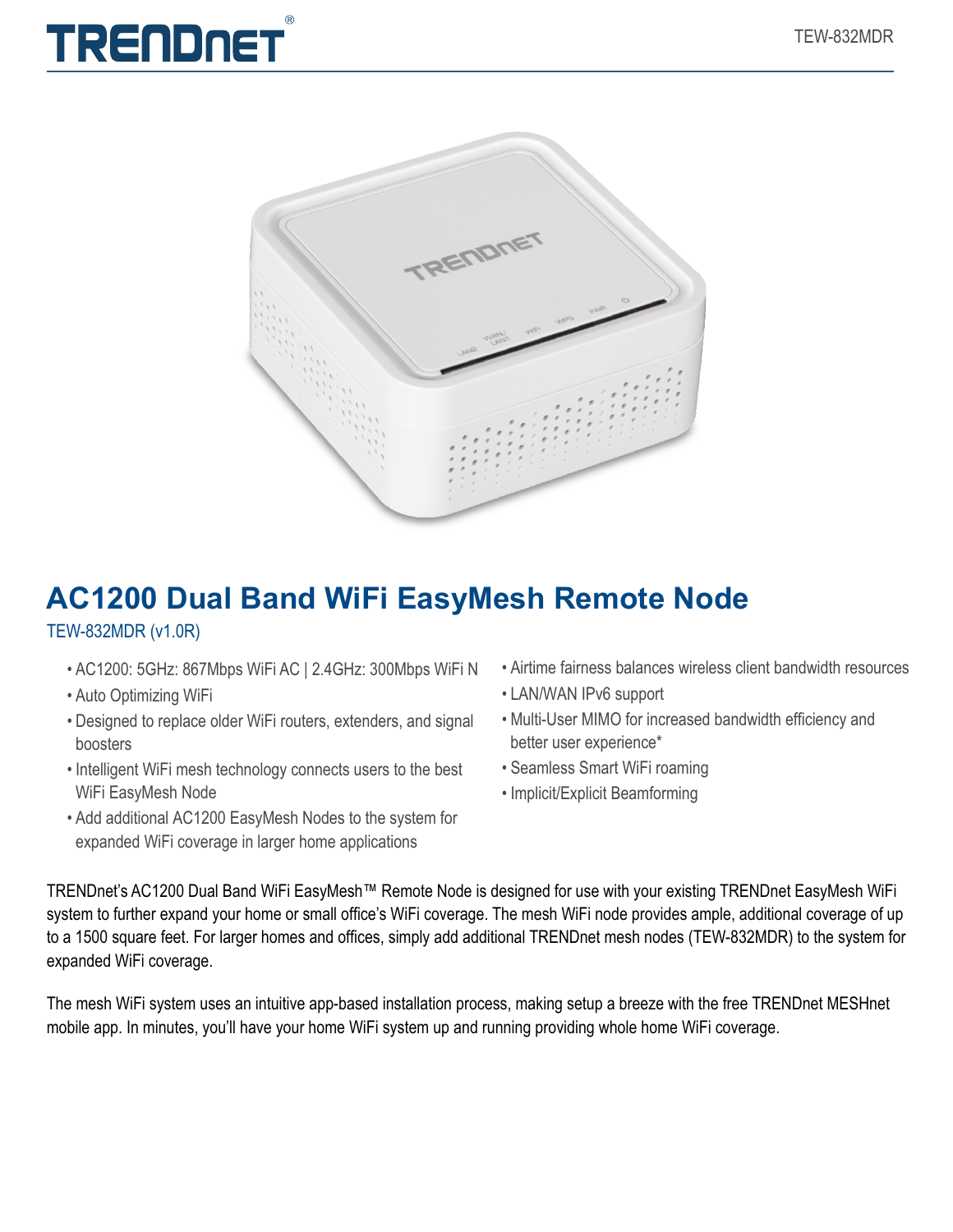

**Mesh Made Simple** The mesh WiFi system uses an intuitive appbased installation process, making setup a breeze with our TRENDnet MESHnet app.



**Easy WPS Push Button Expansion** To expand coverage easily, add more EasyMesh nodes to the system by using the convenient WPS push button sync method.



**Seamless Smart WiFi Roaming**

All EasyMesh nodes provide seamless roaming capabilities, while calculating and providing optimum signal coverage to connected clients.

### **NETWORKING SOLUTION**

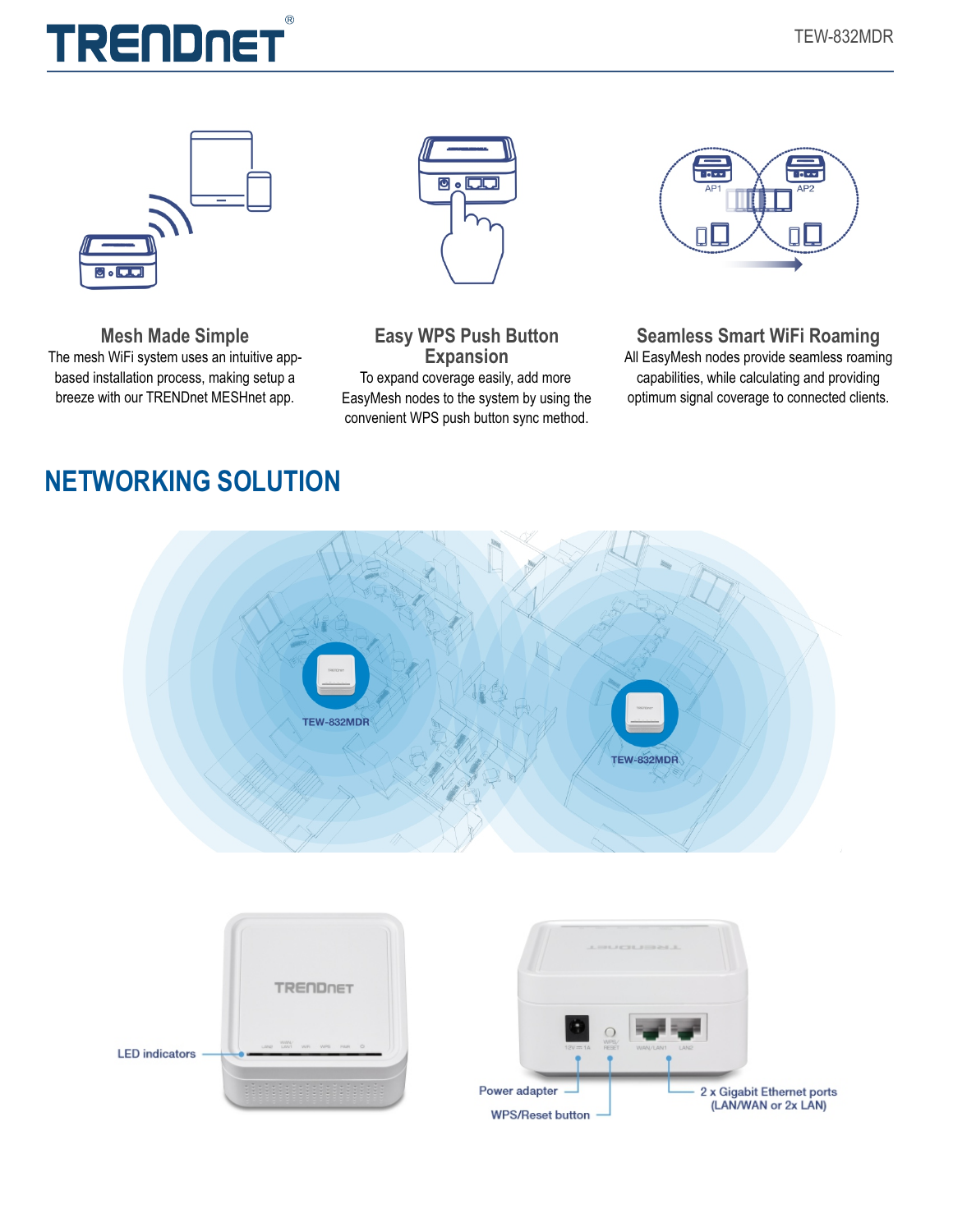## $( R )$ TRENDNE

## **FEATURES**



**Mesh Made Simple**

The mesh WiFi system uses an intuitive app-based installation process, making setup a breeze with the TRENDnet MESHnet mobile app



**Whole Home WiFi Coverage** The AC1200 Dual Band WiFi EasyMesh Node provides ample coverage for up to a 1500 square foot area. For larger homes, simply add additional AC1200 WiFi EasyMesh Nodes (TEW-832MDR) to the system for expanded WiFi coverage

With band steering technology, the mesh WiFi system alleviates network congestion by automatically balancing client connections between the 2.4GHz and 5GHz bands

**Band Steering**



**Seamless Smart WiFi Roaming** All EasyMesh nodes broadcast a single WiFi SSID that provides seamless roaming capabilities. The system intelligently calculates wireless roaming parameters, and dynamically adjusts in real time to provide optimum signal coverage to connected clients

Detects and selects the best path to send data traffic to the desired destination, and provides better resilience to node failures

**Auto Optimizing**



**Easy WPS Push Button Expansion** To expand coverage easily, add more

AC1200 WiFi EasyMesh Nodes (TEW-832MDR) to the system by using the convenient WPS push button sync method



**Targeted Beamforming** Beamforming increases real-time performance by directing stronger wireless signals to your specific location. Beamforming improves wireless range, reception, and throughput



**Monitor Mesh Signal Status** The TRENDnet MESHnet mobile app allows you to monitor each WiFi mesh node's mesh signal status



**Intelligent Self-healing Mesh** The EasyMesh node detects any mesh node disconnections and intelligently takes action to remedy the issue



**Parental Controls** Limit access to specific websites, and control access to the network for connected devices



**Gigabit Ports** 1 x Gigabit WAN Port, 1 x Gigabit LAN Port



**Guest Network** Create an isolated WiFi network for guest internet access



**LED Signal Indicator** LED signal indicator helps in locating an EasyMesh node by showing mesh signal quality in real-time



**IPv6** Mesh WiFi system supports IPv6 network